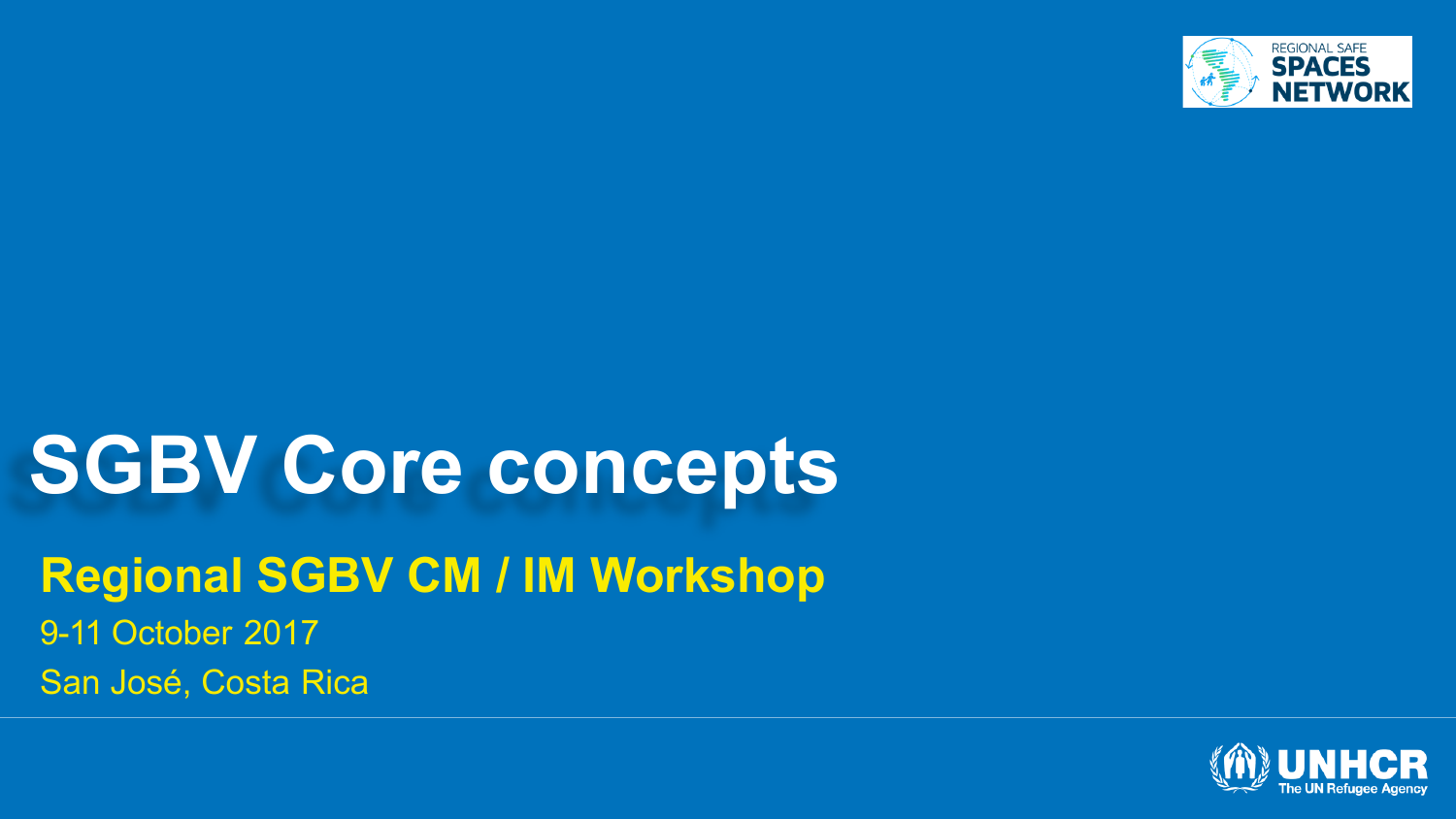

### **Learning Objectives**

- 1. Discuss the differences between SGBV and other types of violence.
- 2. Recall the causes and consequences of SGBV
- 3. Identify strategies to prevent SGBV.

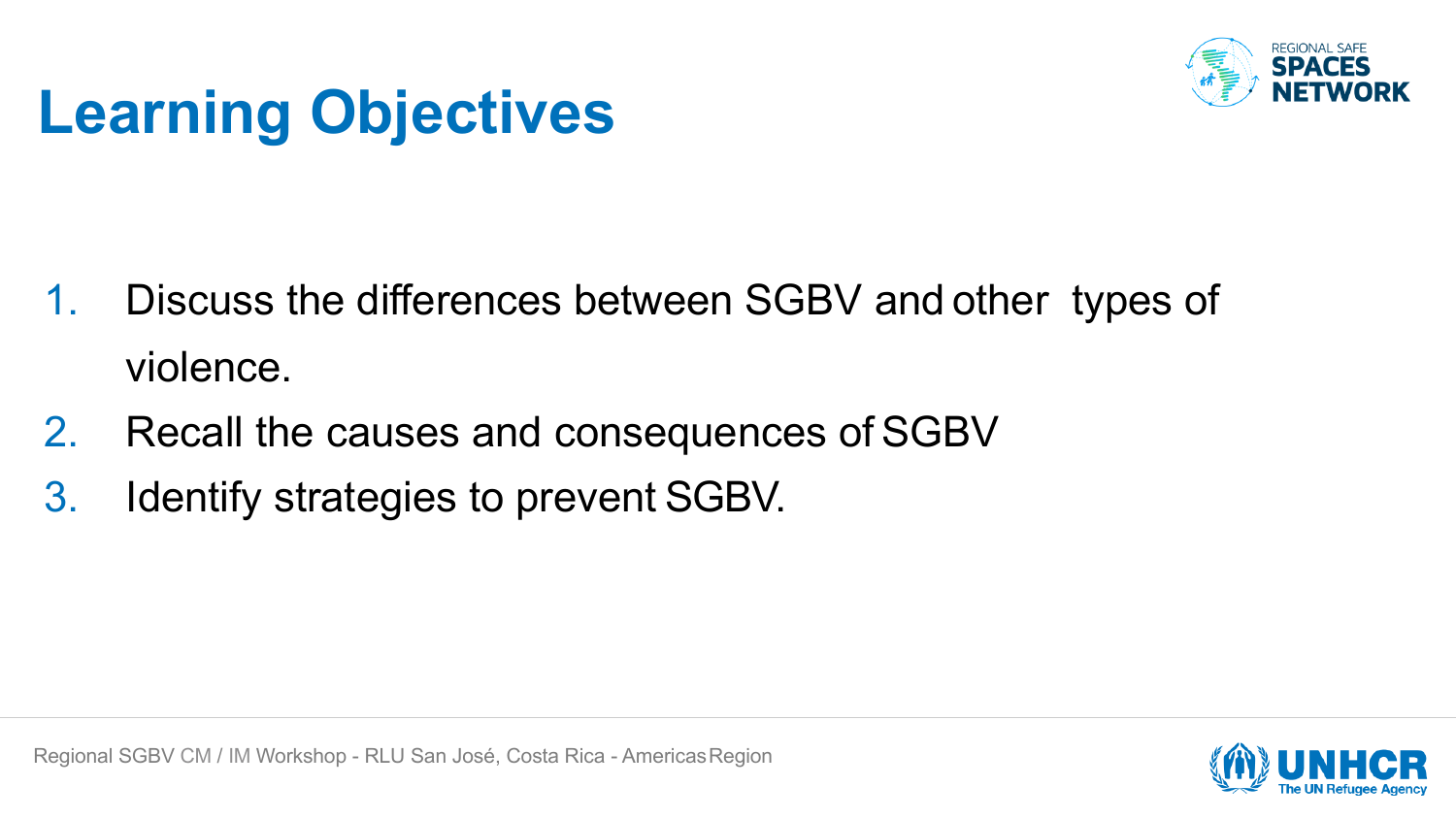

### **SGBV and other Types of Violence**

#### **What is the difference between SGBV and other types of Violence ?**

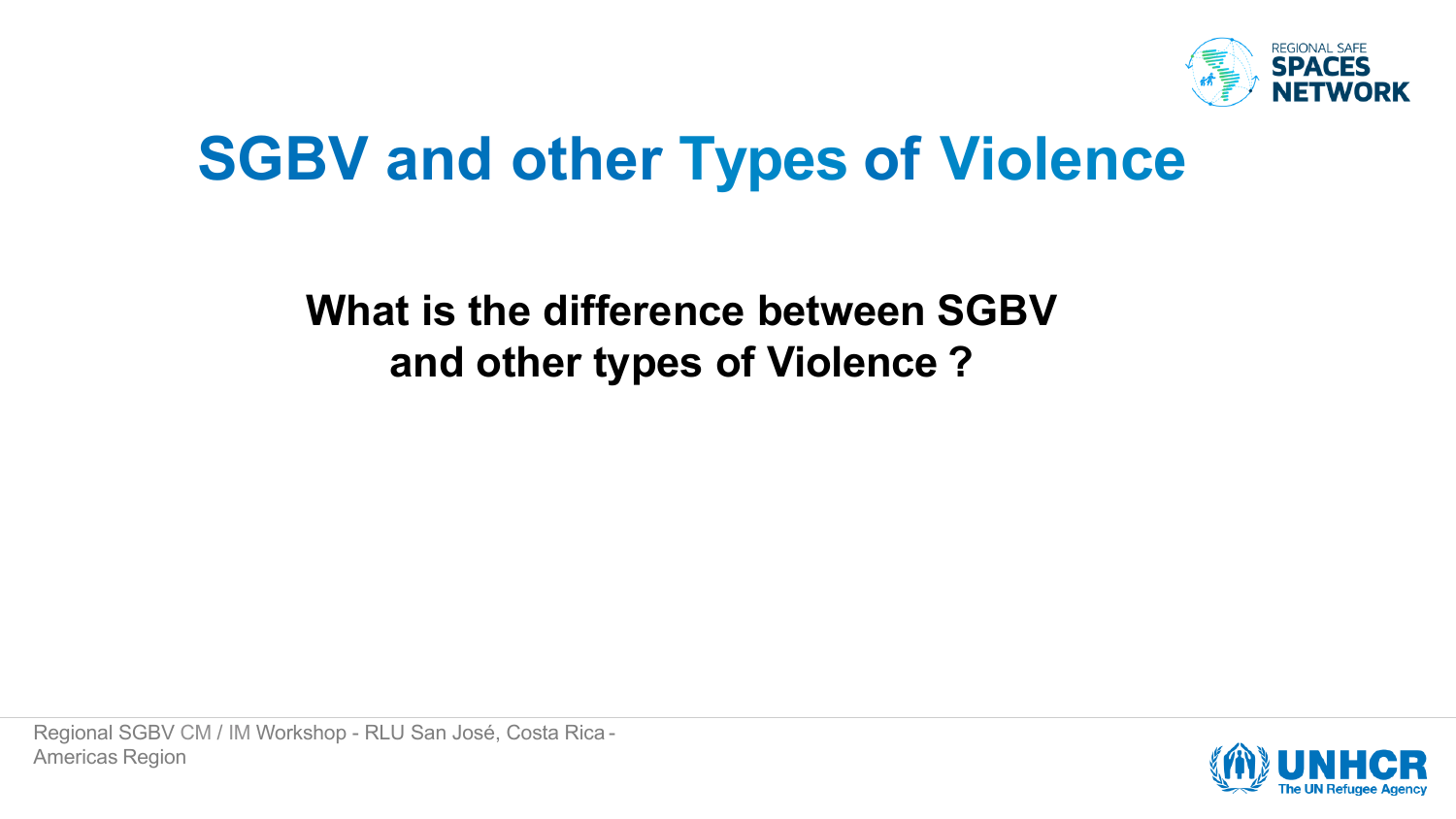

Regional SGBV CM / IM Workshop - RLU San José, Costa Rica - Americas Region

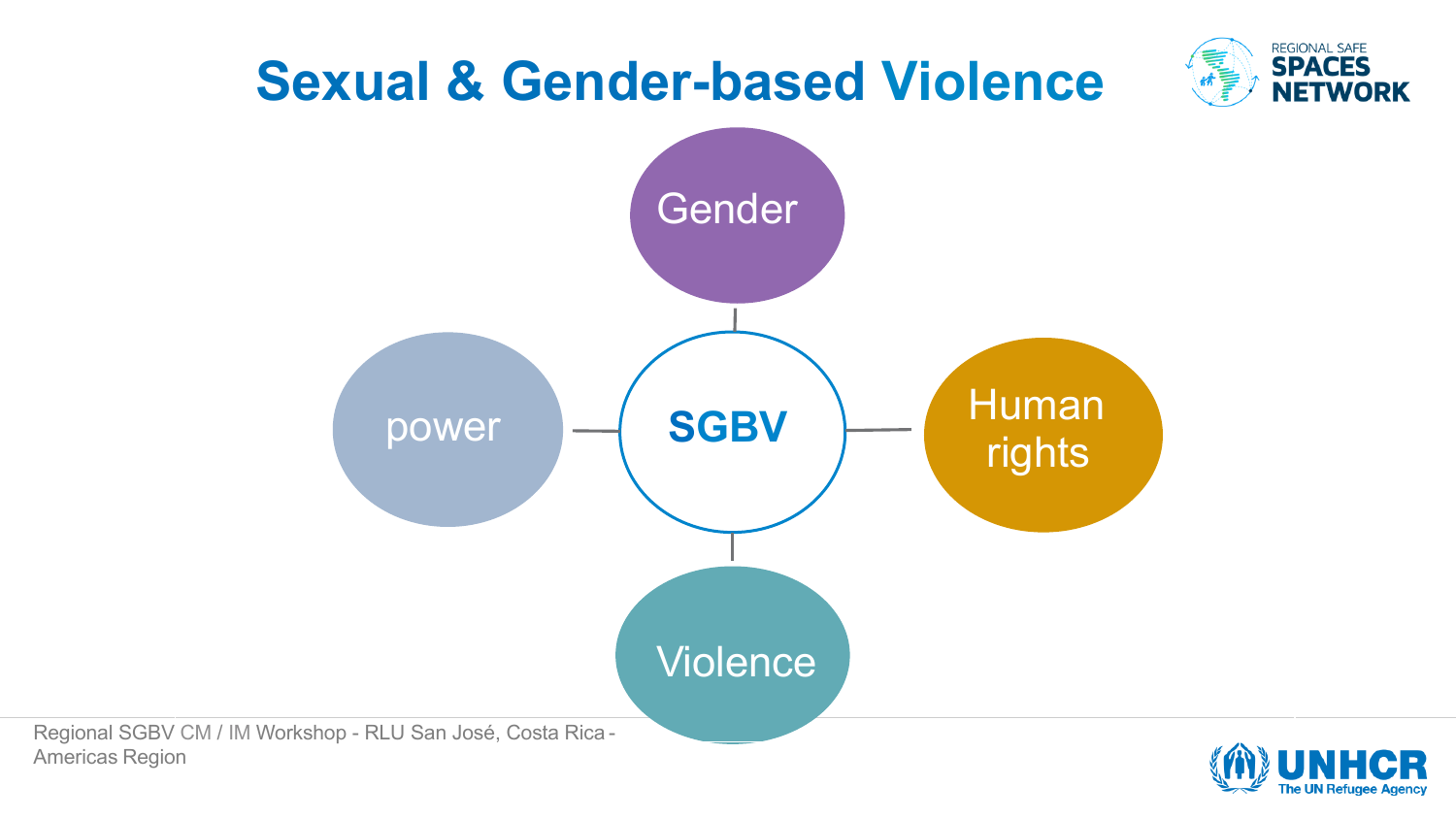#### **SGBV Definition**



#### **UNHCR**

- 
- Harmful acts against the will **of a person** based on gender relations and power imbalance
- These acts can occur in public or in private

#### **Belem do Para**

• Violence **against women** shall be understood as any act or conduct, based on gender, which causes death or physical, sexual or psychological harm or suffering to women, whether in the public or the private sphere.

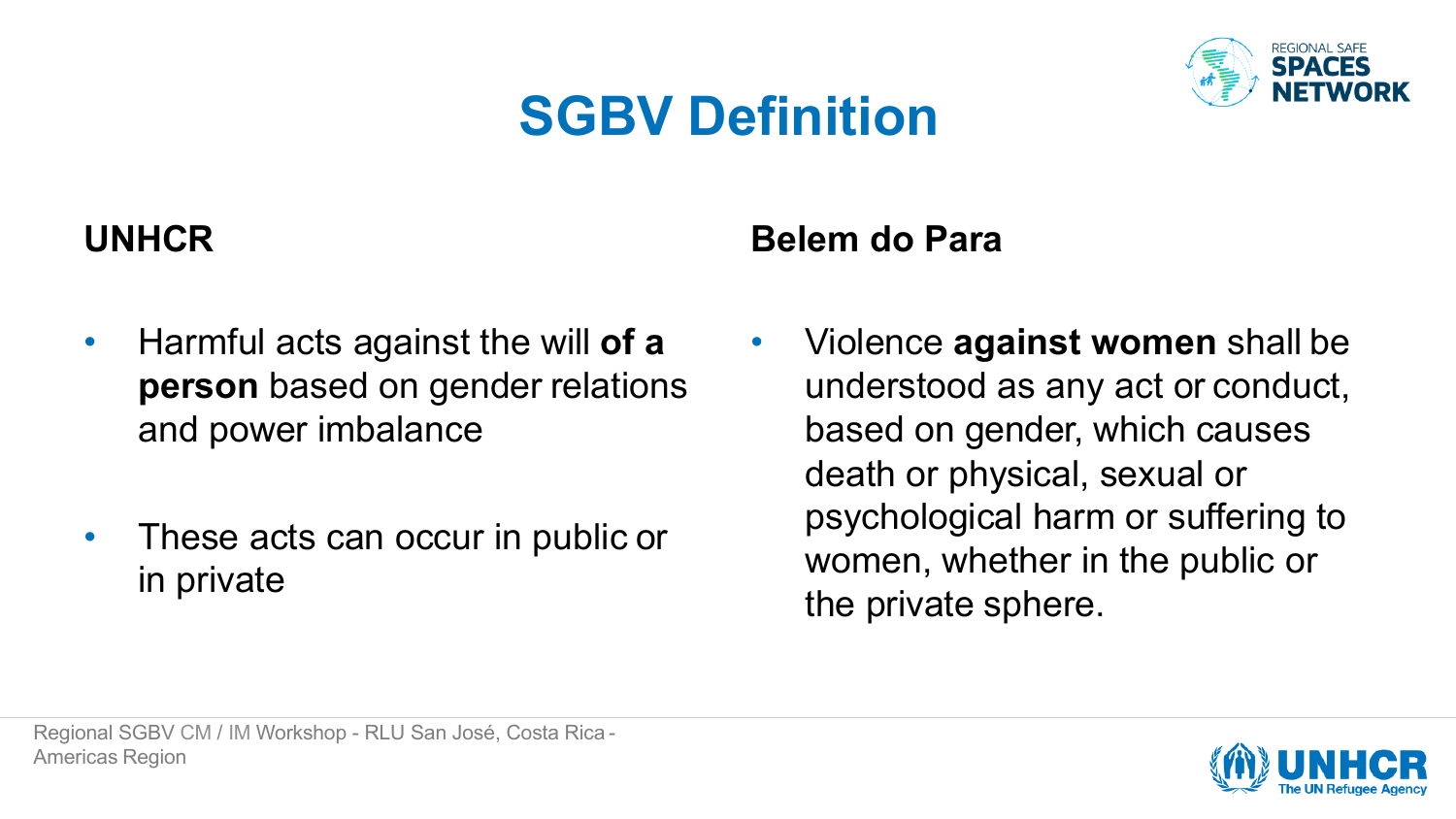

## **Core types of SGBV**

- Rape
- $\triangleright$  Sexual Assault
- **▶ Physical Assault**
- **► Forced Marriage/Early Marriage**
- $\triangleright$  Denial of resources, opportunities and services
- $\triangleright$  Psychological and emotional abuse



Regional SGBV CM / IM Workshop - RLU San José, Costa Rica - Americas Region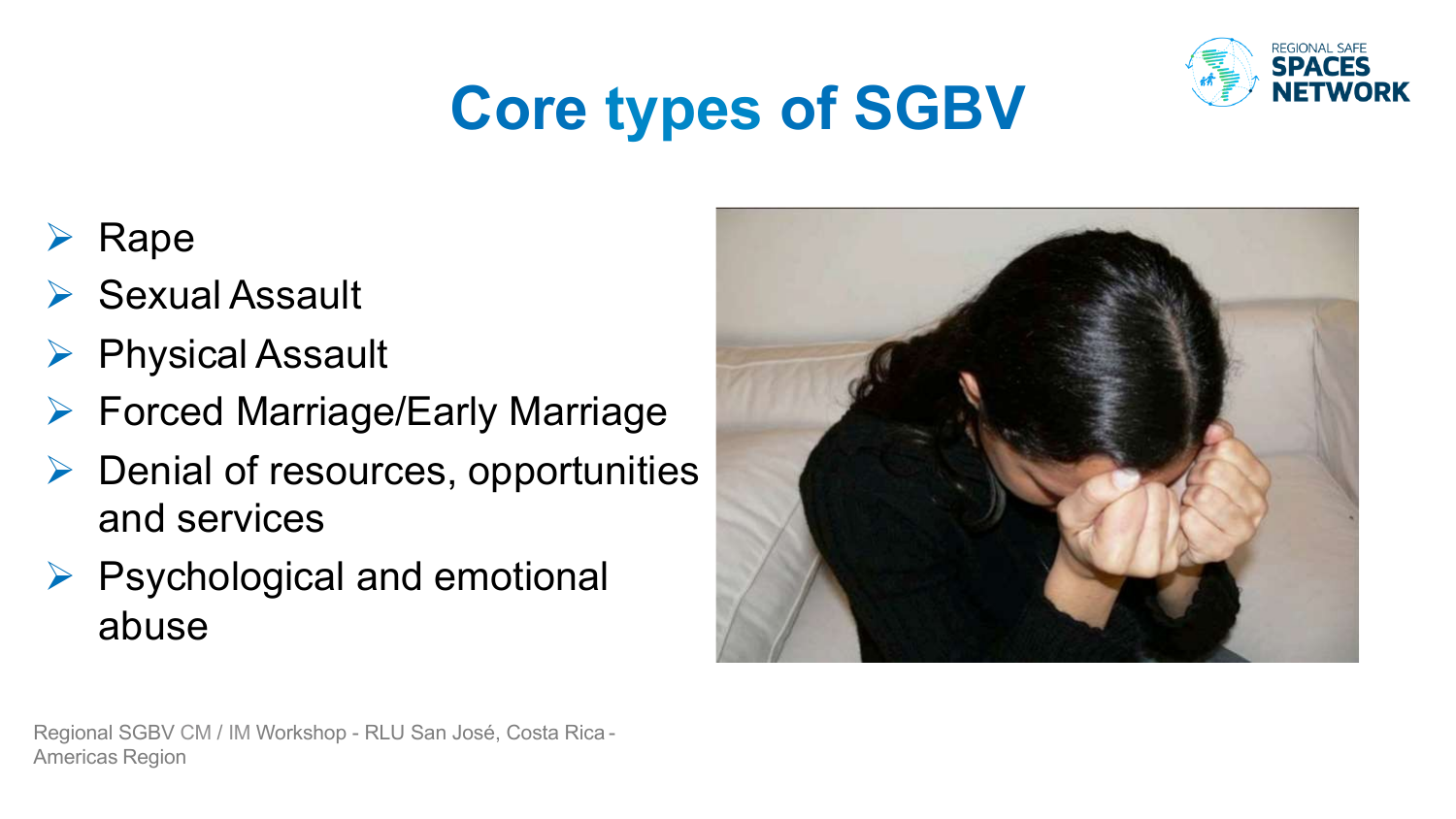

### **But, what are the root causes and contributing factors?**

Regional SGBV CM / IM Workshop - RLU San José, Costa Rica - Americas Region

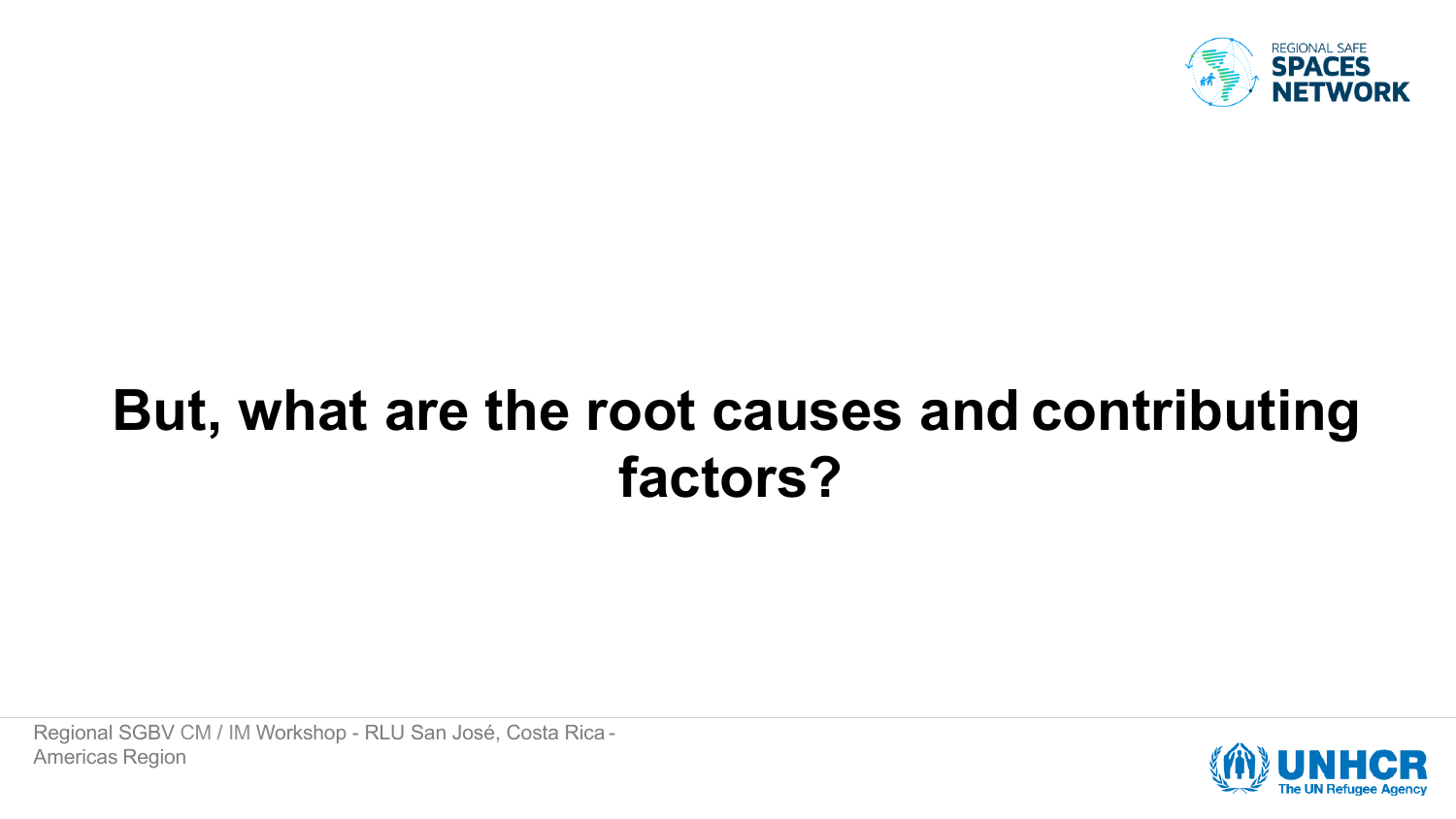

Regional SGBV CM / IM Workshop - RLU San José, Costa Rica - Americas Region



REGIONAL SAFE<br>**SPACES** 

**NETWORK**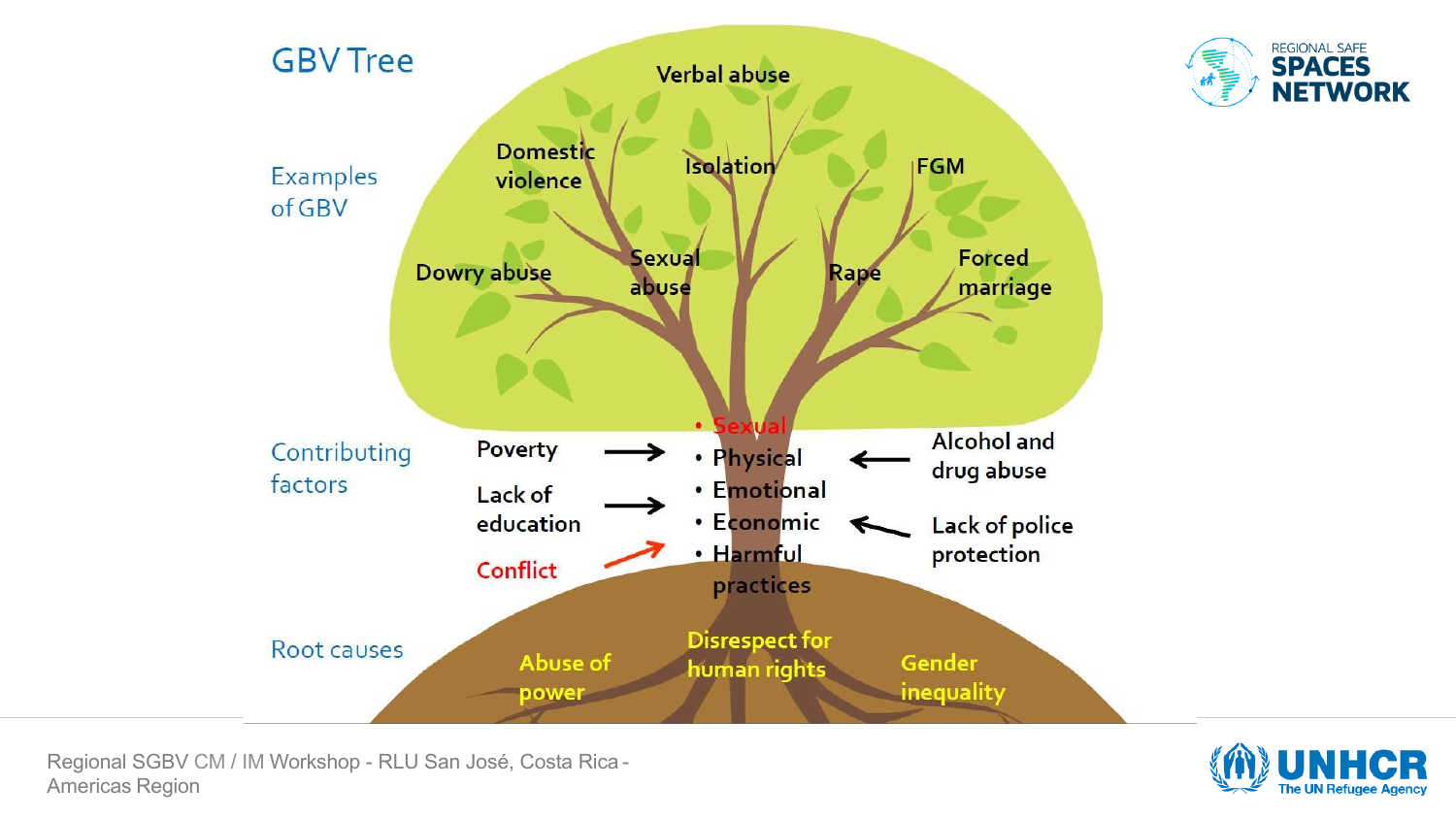

#### **Who is at risk of SGBV in the Americas?**

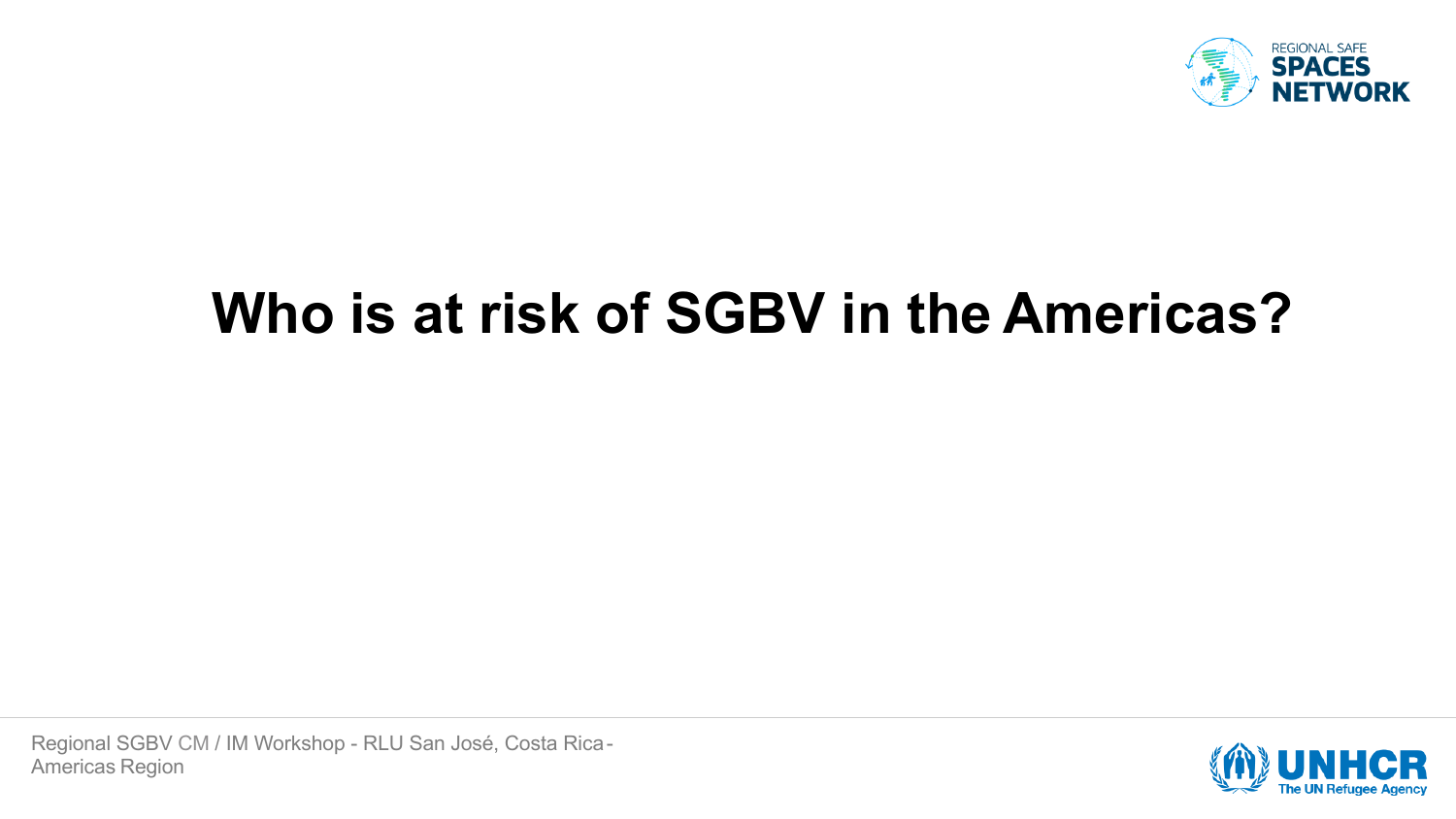

### **What are the consequences of SGBV?**

Regional SGBV CM / IM Workshop - RLU San José, Costa Rica-Americas Region

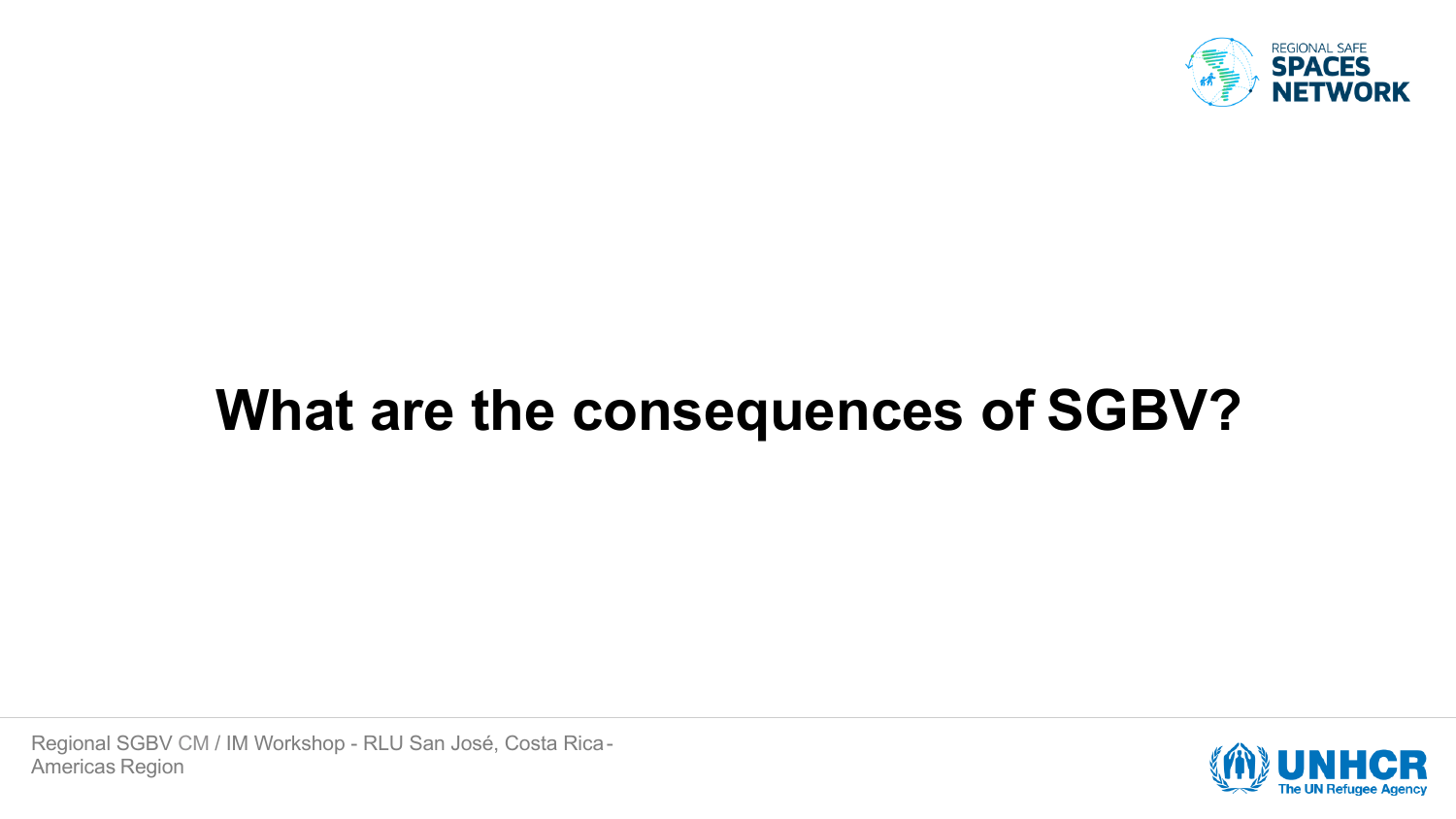## **Consequences of SGBV: Group work**





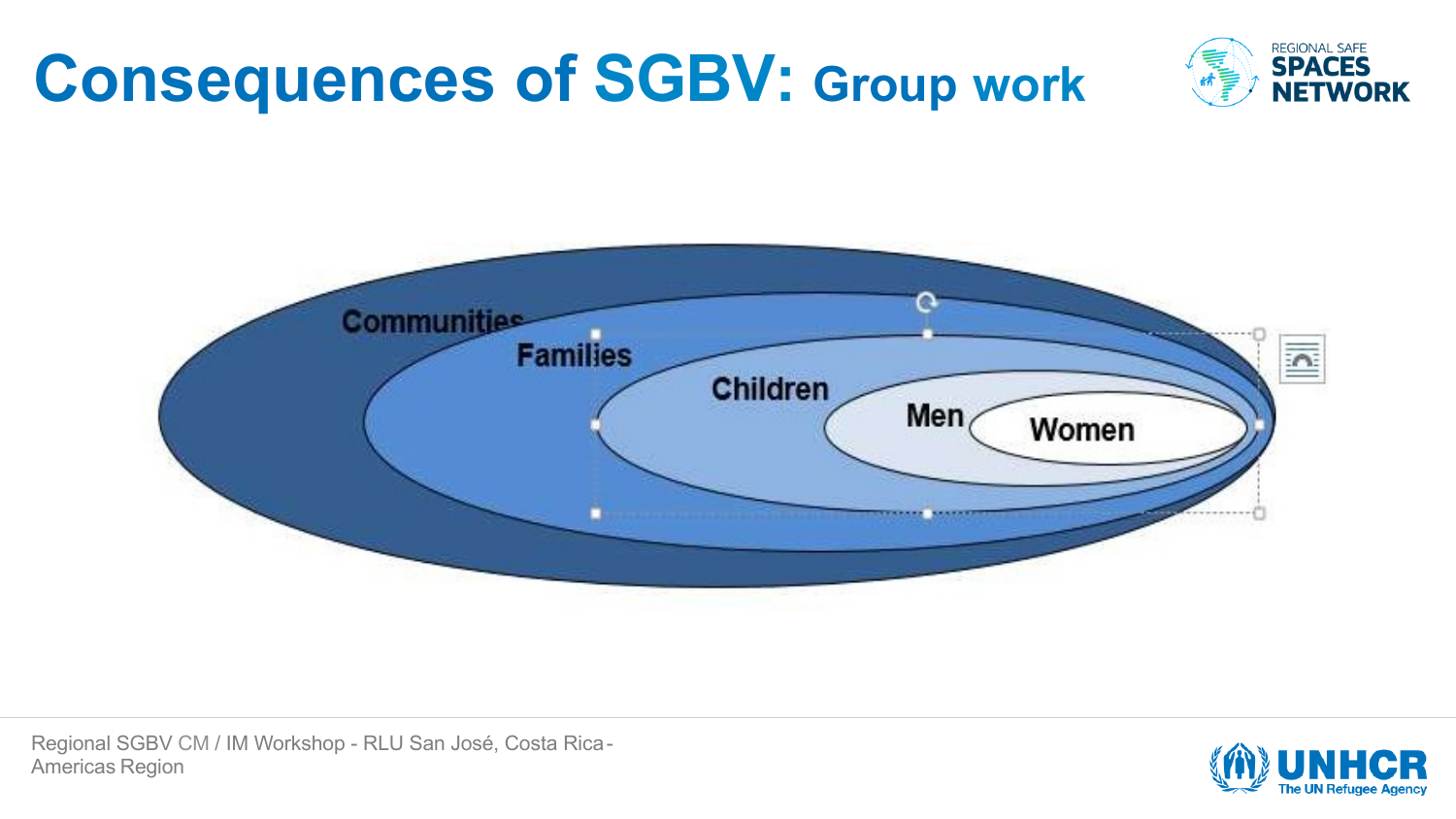## **Group Work Debriefing**



Physical

Emotional/psychological/ mental health

Sexual/Reproductive

Social/Behavioral/ Economic

Severe and long-lasting consequences

Impact across the family and community, but fall most heavily on the survivor

Perpetrators experience some negative consequences but also some positive impacts

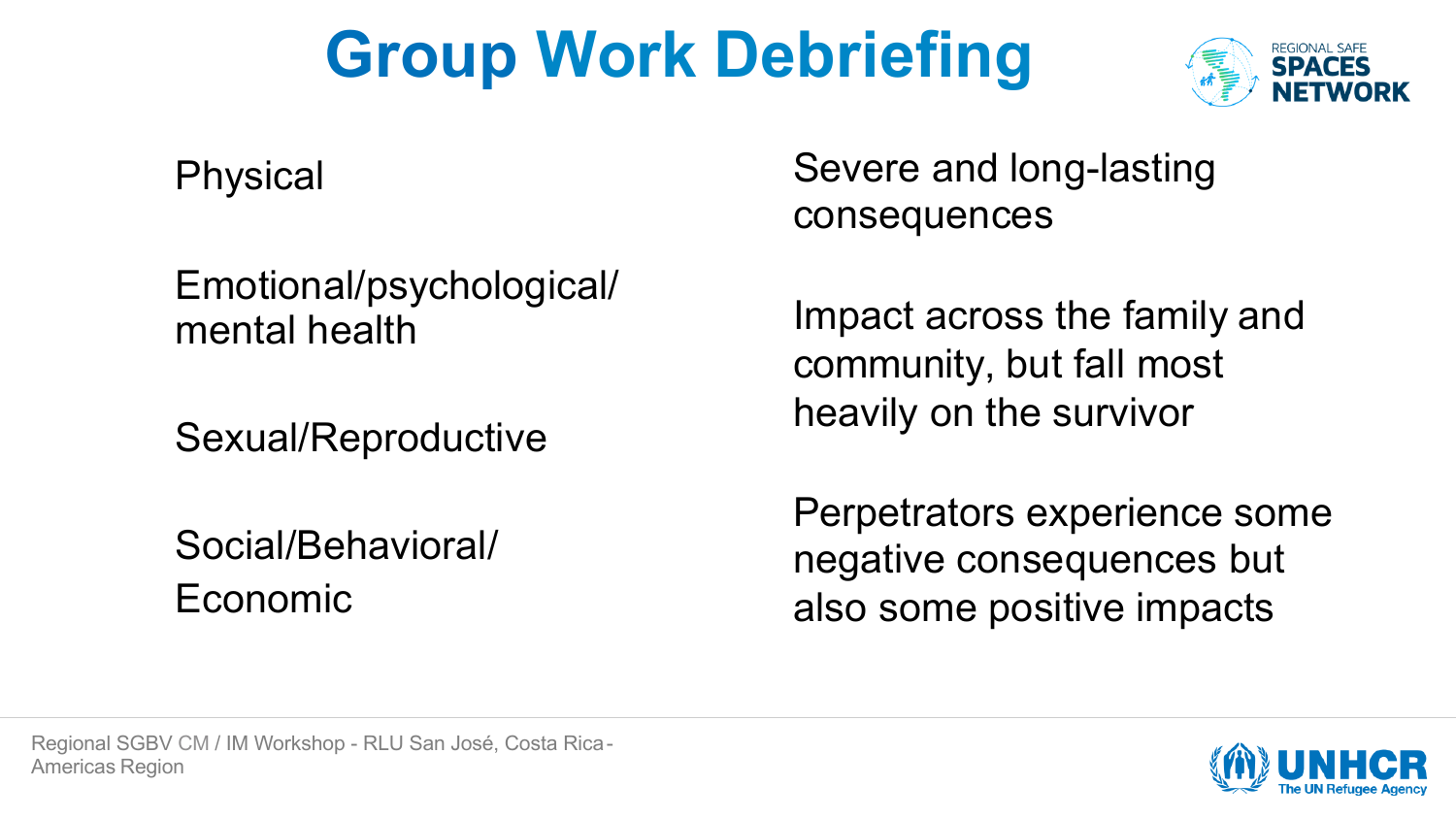

#### **How can we prevent SGBV?**

Regional SGBV CM / IM Workshop - RLU San José, Costa Rica-Americas Region

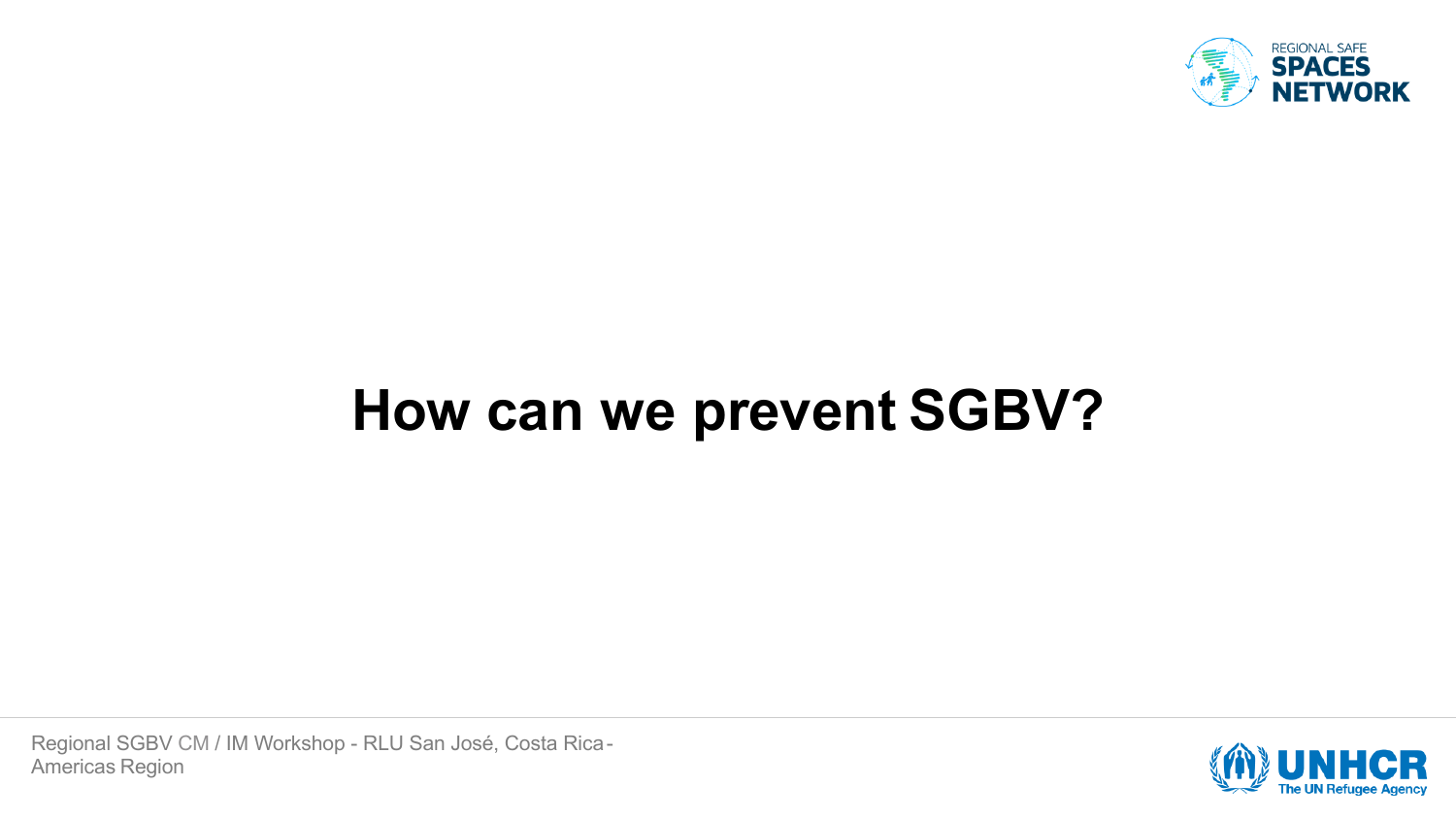# **Prevention Strategy**



- ü Promote active **participation and leadership** of women and girls
- ü Map and support **community-based protection structures** to mitigate the risks related to SGBV and Child protection
- **Map services and existing** gaps for women, girls and other individuals exposed to higher risk
- Promote services provision in accordance with **age, gender and culture differences .**
- $\checkmark$  Develop protection projects that reflects **awareness of SGBV and Child protection risks** and prevention strategies
- ü **Advocate for legislative and policy reforms** at national and regional levels
- ü Identify **safe, confidential** and appropriate systems of care (i.e. **referral pathways**) for survivors
- **Coordinate** with all sectors and strengthen the government

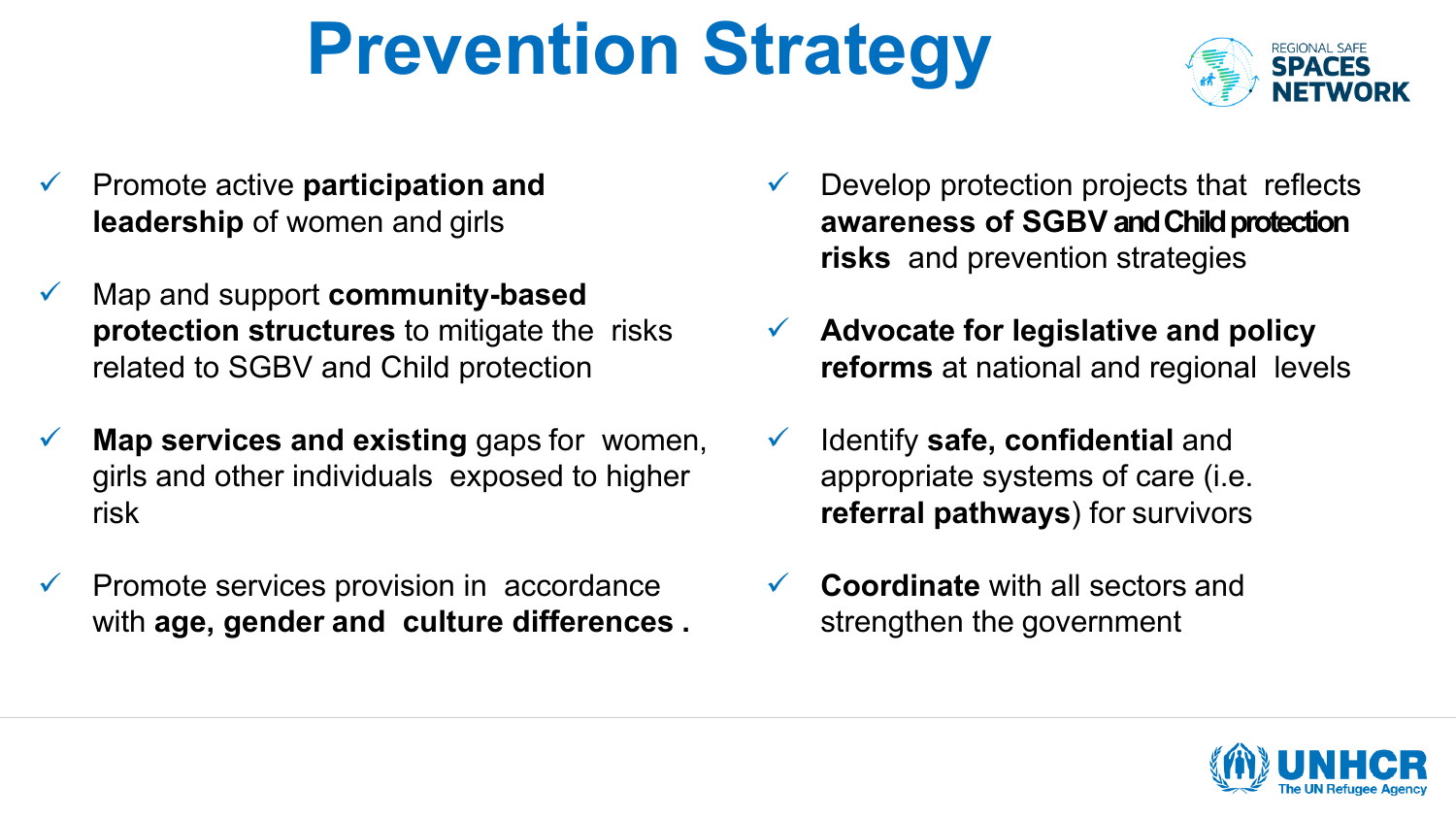# **Key Messages**



- $\cdot$  Gender discrimination, power imbalance and disrespect for human rights are **root causes of SGBV**
- v UNHCR and IASC define **6 core types of SGBV.**
- ◆ SGBV affects disproportionally women, girls, LGBTI people, but it can also affect boys and men.
- **❖ SGBV has severe and long lasting consequences** for survivors, their families, communities and societies
- ❖ Promoting participation of women & girls, community-based protection, AGD, safe and confidential referrals and multi-sectoral coordination **can prevent SGBV**